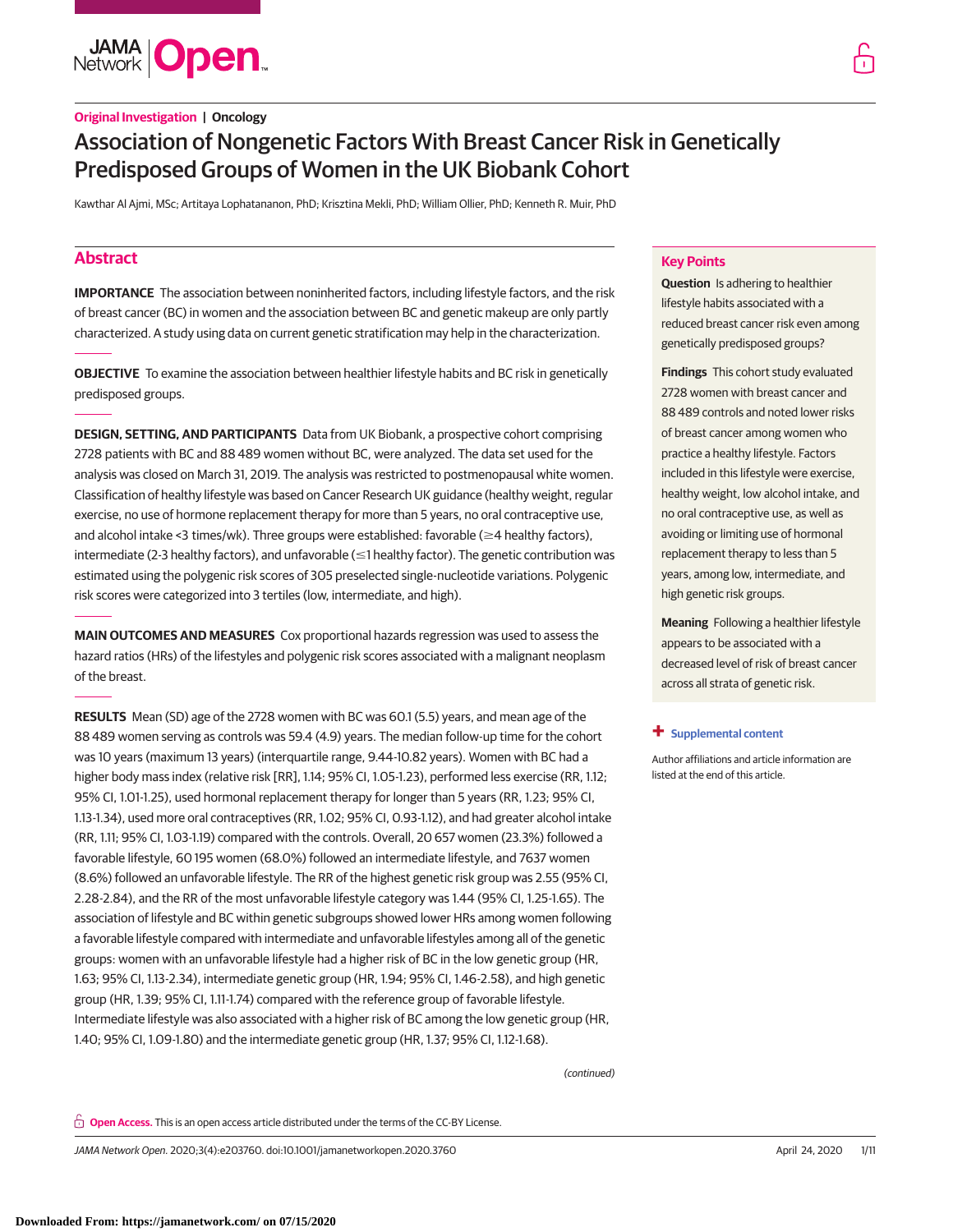#### Abstract (continued)

**CONCLUSIONS AND RELEVANCE** In this cohort study of data on women in the UK Biobank, a healthier lifestyle with more exercise, healthy weight, low alcohol intake, no oral contraceptive use, and no or limited hormonal replacement therapy use appeared to be associated with a reduced level of risk for BC, even if the women were at higher genetic risk for BC.

JAMA Network Open. 2020;3(4):e203760. doi[:10.1001/jamanetworkopen.2020.3760](https://jama.jamanetwork.com/article.aspx?doi=10.1001/jamanetworkopen.2020.3760&utm_campaign=articlePDF%26utm_medium=articlePDFlink%26utm_source=articlePDF%26utm_content=jamanetworkopen.2020.3760)

## **Introduction**

Breast cancer (BC) is the most common cancer in women as well as the second most common cause of cancer-related death in women.<sup>1,2</sup> In the UK, it is estimated that more than 55 000 new cases of BC occur annually.<sup>2</sup> Both genetic and lifestyle factors play crucial roles in the complex mechanism of BC. Evidence supporting the genetic component of BC is seen with highly penetrant rare gene variants, such as in the BRCA1 and BRCA2 genes. These particular variants, however, account for just a small proportion (<5%) of BC cases<sup>3</sup> and for 1.5% to 2% in familial BC cases.<sup>4</sup> Genome-wide association studies have identified a number of single-nucleotide variations (SNVs) associated with risk for BC development, although these SNVs individually contribute only a small genetic proportion or are in genes exhibiting medium to low penetrance. The cumulative genetic contribution and effects of all such BC-associated SNVs is referred to as a polygenic risk score (PRS). This aggregated PRS is present in a substantial proportion of all patients with BC (88%).<sup>5-7</sup> The application of genetic risk stratification to individuals as a clinical tool for aiding BC screening is now on the horizon.<sup>6</sup> Mavaddat et al<sup>8</sup> showed that women at the top 5% of the PRS can develop BC at age 37 years, while those in the lowest 20% of the PRS will likely never develop BC.

Some lifestyle and behavioral factors can play an important role in and contribute to the risk of BC.<sup>9-14</sup> However, few studies have investigated the contribution and role of lifestyle risk exposures in BC in women exhibiting different PRSs. Whereas inherited genetic risk for disease is not modifiable, this factor is not the case for most known nongenetic risk factors. The central hypothesis examined in this study is that, regardless of a person's PRS, overall BC risk can be reduced by following a favorable lifestyle.

### **Methods**

Data from women within the UK Biobank longitudinal cohort study were used. The data set for the analysis was closed on March 31, 2019. The UK Biobank is a national cohort including 502 650 men and women aged between 39 and 71 years. Patients were enrolled between 2006 and 2010 and continue to be longitudinally followed up for capture of subsequent health events. Participants gave the UK Biobank written informed consent to use their data and samples for health-related research purposes. Ethics approval for use of UK Biobank data was obtained from the North West-Haydock research ethics committee. This study followed the Strengthening the Reporting of Observational Studies in Epidemiology [\(STROBE\)](https://www.equator-network.org/reporting-guidelines/strobe/) reporting guideline for cohort studies.

In this analysis, the inclusion criteria to select study participants were (1) British women who were white (age, 40-71 years), (2) postmenopausal women who did not report a history of hysterectomy or bilateral oophorectomy and reported no longer menstruating, and (3) women with a menopause age of 40 years or older. Deceased participants were excluded from our analysis. Of the UK Biobank cohort of 273 402 female participants, 114 723 women (42.0%) fulfilled our inclusion criteria.

The study outcome was defined as women with a malignant neoplasm of the breast. Cases and controls were identified according to the criteria summarized in eFigure 1 in the [Supplement.](https://jama.jamanetwork.com/article.aspx?doi=10.1001/jamanetworkopen.2020.3760&utm_campaign=articlePDF%26utm_medium=articlePDFlink%26utm_source=articlePDF%26utm_content=jamanetworkopen.2020.3760) We used 3 coding systems to identify patients with BC and those serving as controls: International

 $\bigcap$  JAMA Network Open. 2020;3(4):e203760. doi:10.1001/jamanetworkopen.2020.3760 (April 24, 2020 2/11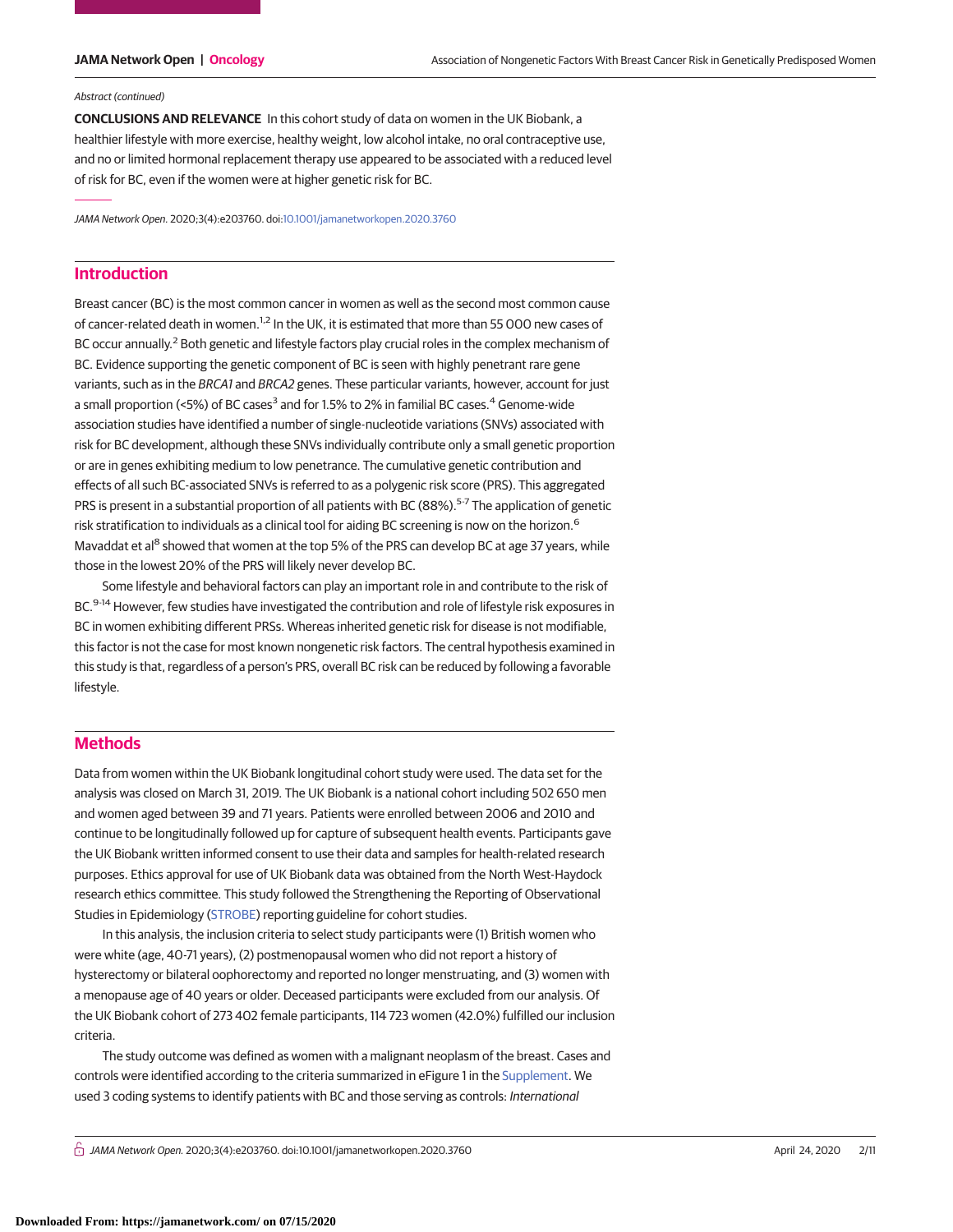Statistical Classification of Diseases and Related Health Problems, Tenth Revision; International Classification of Diseases, Ninth Revision; and self-reported (eTable 1 in the [Supplement\)](https://jama.jamanetwork.com/article.aspx?doi=10.1001/jamanetworkopen.2020.3760&utm_campaign=articlePDF%26utm_medium=articlePDFlink%26utm_source=articlePDF%26utm_content=jamanetworkopen.2020.3760). If patients with breast cancer appeared to have an incident case of BC according to any of these 3 coding systems, they were deemed incident cases (age at cancer diagnosis was older than age when they attended the assessment center of the UK Biobank study). Cases were considered prevalent only if they were defined as such according to any of the 3 coding systems, which was applicable only if none of the 3 approaches had described the BC case as being an incident case. A total of 2728 postmenopausal women with incident cases of BC were eligible for the analysis. Controls were defined as women without a history of any cancer, carcinoma in situ, or unknown neoplasm. The final number of controls selected by menopausal status and our set criteria was 88 489. eFigure 1 in the [Supplement](https://jama.jamanetwork.com/article.aspx?doi=10.1001/jamanetworkopen.2020.3760&utm_campaign=articlePDF%26utm_medium=articlePDFlink%26utm_source=articlePDF%26utm_content=jamanetworkopen.2020.3760) illustrates the number of study participants in the case and control selection process.

Cancer Research UK<sup>15</sup> has reported risk factors for BC development as being either modifiable or nonmodifiable. Based on their list, we identified the 5 modifiable factors: weight, alcohol intake, physical activity, oral contraceptive use, and hormonal replacement therapy (HRT) intake for more than 5 years. We developed a scoring system based on the presence or absence of these 5 factors to derive favorable lifestyle, intermediate lifestyle, and unfavorable lifestyle. This approach was adopted from similar studies on coronary heart disease<sup>16</sup> and dementia.<sup>17</sup> The details of the 5 factors and score definition are presented in **Table 1**. Eligible participants were stratified into 3 categories: favorable lifestyle ( $\geq$ 4 healthy factors present), intermediate lifestyle (2 or 3 healthy factors present), and unfavorable lifestyle ( $\leq$ 1 healthy factor present).

A PRS was derived based on the Mavaddat score<sup>5</sup> using the UK Biobank high-density genomewide SNV data set available for 488 377 of their participants. The SNV data were used from individuals who were included on the basis of being female (matched genetic and self-reported sex) and their genetic ethnic grouping (white). During the quality control process, individuals with missingness (>2%), outliers for heterozygosity, and duplicates, as well as those who were biologically related, were excluded.

The PRS for BC was constructed using the 313 SNVs previously determined to contribute some risk by the hard threshold approach used by Mavaddat et al.<sup>5</sup> Of these 313 SNVs, 306 were present in the UK Biobank data set; however, SNV rs10764337 was triallelic and excluded. The final number of SNVs used for PRS construction was therefore 305, and their details are presented in eTable 2 in the [Supplement.](https://jama.jamanetwork.com/article.aspx?doi=10.1001/jamanetworkopen.2020.3760&utm_campaign=articlePDF%26utm_medium=articlePDFlink%26utm_source=articlePDF%26utm_content=jamanetworkopen.2020.3760) Forty of 305 SNVs had been directly genotyped and successfully passed the marker test applied by UK Biobank.<sup>18</sup> The remaining 265 SNVs had been imputed. The quality of the imputation was estimated using the information scores available, which is a number between 0 and

| Table 1. Criteria for Healthy Lifestyle Classification |                                           |               |  |  |
|--------------------------------------------------------|-------------------------------------------|---------------|--|--|
| Factor                                                 | <b>UK Biobank cohort</b>                  | Code          |  |  |
| Healthy lifestyle criteria                             |                                           |               |  |  |
| Healthy weight                                         | Healthy: BMI <25                          | $\mathbf{1}$  |  |  |
|                                                        | Unhealthy: BMI ≥25                        | $\Omega$      |  |  |
| Regular physical activity                              | Healthy: $\geq 1$ time/wk                 | $\mathbf{1}$  |  |  |
|                                                        | Unhealthy: none                           | $\Omega$      |  |  |
| Alcohol intake                                         | Healthy: none or <3 times/wk              | $\mathbf{1}$  |  |  |
|                                                        | Unhealthy: $\geq$ 3 times/wk              | $\Omega$      |  |  |
| Oral contraceptive use                                 | Healthy: none                             | 1             |  |  |
|                                                        | Unhealthy: any use                        | $\Omega$      |  |  |
| Hormone replacement therapy                            | Healthy: none or <5 y                     | 1             |  |  |
|                                                        | Unhealthy: use for $\geq$ 5 y             | $\Omega$      |  |  |
| Lifestyle classification                               |                                           |               |  |  |
| Favorable                                              | Presence of 4-5 healthy lifestyle factors | $Sum: \geq 4$ |  |  |
| Intermediate                                           | Presence of 2-3 healthy lifestyle factors | Sum: 2 or 3   |  |  |
| Unfavorable                                            | Presence of ≤1 healthy lifestyle factor   | Sum: 0 or 1   |  |  |

Abbreviations: BMI, body mass index (calculated as weight in kilograms divided by height in meters squared).

 $\stackrel{\frown}{\Box}$  JAMA Network Open. 2020;3(4):e203760. doi:10.1001/jamanetworkopen.2020.3760 (Reprinted) April 24, 2020 3/11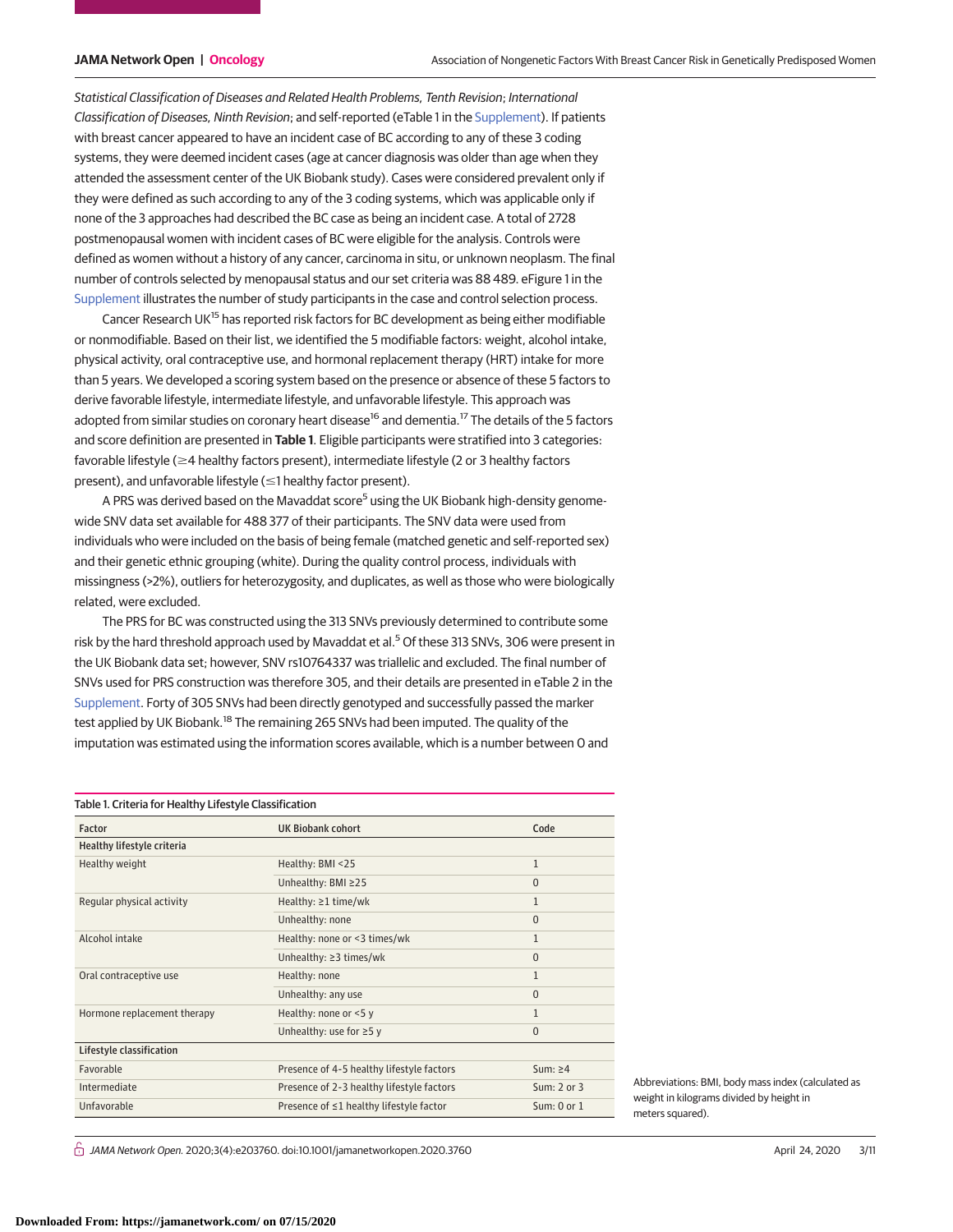1 where 0 indicates complete uncertainty and 1 indicates complete certainty. The lowest information score was 0.86. Linkage disequilibrium was assessed, and no  $r^2$  value between any 2 SNVs reached 0.9. Plinkopen source software version 1.90 was used to carry out the quality control processes.<sup>19</sup>

Individual participant PRS was created by adding the number of risk alleles at each SNV and then multiplying the sum by the effect size as the previously published estimated effect size.<sup>5</sup> The raw PRS was standardized by dividing each raw PRS by the SD of the PRS derived from the control group. No transformation to the PRS data was applied because the scores were normally distributed (eFigure 2 in the [Supplement\)](https://jama.jamanetwork.com/article.aspx?doi=10.1001/jamanetworkopen.2020.3760&utm_campaign=articlePDF%26utm_medium=articlePDFlink%26utm_source=articlePDF%26utm_content=jamanetworkopen.2020.3760). A tertile genetic risk classification using standardized PRS values from controls was generated. Each participant was then assigned to a genetic risk group: low (1st tertile up to 33.33%), intermediate (2nd tertile between 33.34% and 66.67%), and high (3rd tertile from 66.68% to 100%).

#### **Statistical Analysis**

Relative risks (RRs) and 95% CIs of the basic risk factors were computed with an adjustment for age and family history using a binomial generalized linear regression model. Cox proportional hazards regression was applied to assess the hazard ratios (HRs) of the lifestyles and BC risk. We first computed HRs for each genetic stratum with the low genetic risk group as a reference group and for each lifestyle (favorable, intermediate, and unfavorable) stratum with the favorable category as a reference group. The HRs in each lifestyle stratum were calculated within each genetic risk group. All analyses were adjusted for age and family history. The Cox proportional hazards regression model assumption for each analysis was tested. A 2-sided P value <.05 was considered significant. The Ltable<sup>20</sup> command was used to compute a 10-year cumulative BC incidence for each lifestyle category within each genetic risk stratum. Results presented in graphic bar charts were generated using Microsoft Excel 2016 (Microsoft Corp).<sup>21</sup> All analyses were performed using Stata/MP software version 14 (StataCorp LLC).<sup>22</sup>

#### **Results**

The median follow-up time for the cohort was 10 years (maximum, 13 years) (interquartile range, 9.44-10.82 years). The total number of the incident cases was 2728 patients with BC, and the total number of controls was 88 489. The mean (SD) age of the patients was 60.1 (5.5) years and for controls was 59.4 (4.9) years. The mean (SD) body mass index (BMI) measures (calculated as weight in kilograms divided by height in meters squared) were 27.3 (5.0) for patients and 26.9 (4.9) for controls. In addition, patients used more HRT (30.4%) compared with controls (25.2%). Furthermore, women with BC more often reported no regular physical activity (13.3%) compared with controls (12.0%).

**Table 2** presents the distribution of the general characteristics and estimated RR results. A 1-year increase in age was associated with a 2.3% increase in BC development risk. Having 1 female first-degree family member (either mother or sister) with BC was associated with a 48.6% increase in BC risk, while having both mother and sister affected was associated with a doubling of the risk of BC compared with women without a family history of BC. An unhealthy weight (BMI  $\geq$ 25) was associated with a 13.9% increased risk of BC (RR, 1.14; 95% CI, 1.05-1.23). Participants who reported that they did not have regular physical activity were had a 12.2% increased risk of BC (RR, 1.12; 95% CI, 1.01-1.25), and alcohol intake 3 or more times per week was associated with an increased BC risk of 10.7% (RR, 1.11; 95% CI, 1.03-1.19). Use of HRT for 5 or more years was associated with an increased BC risk of 22.9% (RR, 1.23; 95% CI, 1.13-1.34). History of oral contraceptive use did not show any association with BC risk among women in the UK Biobank (RR, 1.02; 95% CI, 0.93-1.12); however, this factor was retained as part of lifestyle classification. Overall, 20 657 women (23.3%) followed a favorable lifestyle, 60 195 women (68.0%) followed an intermediate lifestyle, and 7637 women (8.6%) followed an unfavorable lifestyle. Intermediate and unfavorable lifestyles were both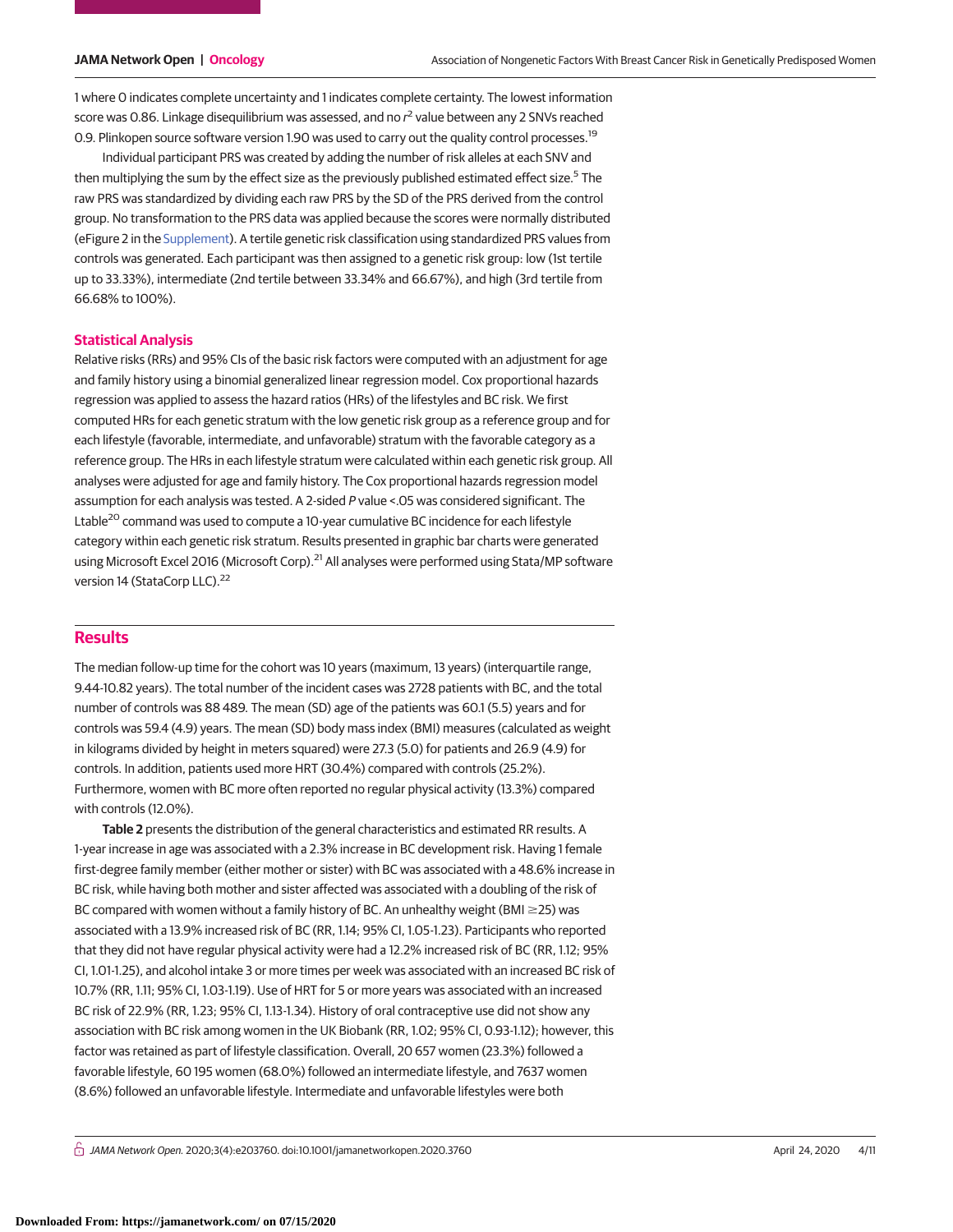L

| Table 2. Relative Risks for Basic Characteristics, Lifestyles, and Genetic Categories |                    |                |                     |  |  |  |
|---------------------------------------------------------------------------------------|--------------------|----------------|---------------------|--|--|--|
|                                                                                       | Frequency, No. (%) |                |                     |  |  |  |
| <b>Risk factor</b>                                                                    | Cases              | Controls       | RR (95% CI)         |  |  |  |
| Aqe <sup>a</sup>                                                                      | 2728 (2.99)        | 88 489 (97.01) | $1.02(1.02 - 1.03)$ |  |  |  |
| Family history <sup>b</sup>                                                           |                    |                |                     |  |  |  |
| No family history                                                                     | 2276 (83.80)       | 78 408 (88.84) | 1 [Reference]       |  |  |  |
| Mother or sister BC history                                                           | 412 (15.17)        | 9405 (10.66)   | $1.49(1.34-1.65)$   |  |  |  |
| Mother and sister BC history                                                          | 28(1.03)           | 440 (0.50)     | $2.10(1.46-3.01)$   |  |  |  |
| Weight                                                                                |                    |                |                     |  |  |  |
| Healthy                                                                               | 995 (36.55)        | 35 537 (40.25) | 1 [Reference]       |  |  |  |
| Unhealthy                                                                             | 1727 (63.45)       | 52749 (59.75)  | $1.14(1.05-1.23)$   |  |  |  |
| Regular physical activity                                                             |                    |                |                     |  |  |  |
| $\geq$ 1 time/wk                                                                      | 2329 (86.74)       | 76 466 (88.00) | 1 [Reference]       |  |  |  |
| No physical activity                                                                  | 356 (13.26)        | 10 423 (12.00) | $1.12(1.01-1.25)$   |  |  |  |
| Alcohol intake                                                                        |                    |                |                     |  |  |  |
| No intake or <3 times/wk                                                              | 1566 (57.40)       | 52 892 (59.80) | 1 [Reference]       |  |  |  |
| Intake ≥3 times/wk                                                                    | 1162 (42.60)       | 35 557 (40.20) | $1.11(1.03-1.19)$   |  |  |  |
| Oral contraceptive intake                                                             |                    |                |                     |  |  |  |
| <b>No</b>                                                                             | 561 (20.58)        | 17 240 (19.50) | 1 [Reference]       |  |  |  |
| Yes                                                                                   | 2165 (79.42)       | 71 149 (80.50) | $1.02(0.93-1.12)$   |  |  |  |
| <b>HRT</b> intake                                                                     |                    |                |                     |  |  |  |
| <b>No</b>                                                                             | 1895 (69.64)       | 66 093 (74.82) | 1 [Reference]       |  |  |  |
| Yes                                                                                   | 826 (30.36)        | 22 244 (25.18) | $1.23(1.13-1.34)$   |  |  |  |
| Healthy lifestyle score                                                               |                    |                |                     |  |  |  |
| Favorable                                                                             | 530 (19.43)        | 20 657 (23.34) | 1 [Reference]       |  |  |  |
| Intermediate                                                                          | 1909 (69.98)       | 60 195 (68.03) | $1.25(1.13-1.37)$   |  |  |  |
| Unfavorable                                                                           | 289 (10.59)        | 7637 (8.63)    | $1.44(1.25-1.65)$   |  |  |  |
| PRS category                                                                          |                    |                |                     |  |  |  |
| Low                                                                                   | 440 (19.67)        | 24 297 (33.70) | 1 [Reference]       |  |  |  |
| Intermediate                                                                          | 655 (29.28)        | 23 983 (33.27) | $1.49(1.32-1.68)$   |  |  |  |
| High                                                                                  | 1142 (51.05)       | 23 814 (33.03) | $2.55(2.28-2.84)$   |  |  |  |

Abbreviations: BC, breast cancer; HRT, hormone replacement therapy; PRS, polygenic risk score; RR, relative risk.

**b** Adjusted for age only.

#### Table 3. Breast Cancer HRs Based on Lifestyles, Stratified by the Genetic Risk Group

|                    |                                      | Frequency, No. (%) |                |                   |
|--------------------|--------------------------------------|--------------------|----------------|-------------------|
| Genetic risk group | Healthy lifestyle score <sup>a</sup> | Cases              | Controls       | HR (95% CI)       |
| Low                | Favorable lifestyle                  | 75 (17.05)         | 5550 (22.84)   | 1 [Reference]     |
|                    | Intermediate lifestyle               | 317 (72.05)        | 16 540 (68.07) | $1.40(1.09-1.80)$ |
|                    | Unfavorable lifestyle                | 48 (10.91)         | 2204 (9.08)    | $1.63(1.14-2.34)$ |
|                    | PH assumption P value                | .99                |                |                   |
|                    | P value                              | .004               |                |                   |
| Intermediate       | Favorable lifestyle                  | 117 (17.86)        | 5582 (23.27)   | 1 [Reference]     |
|                    | Intermediate lifestyle               | 458 (69.92)        | 16 336 (68.11) | $1.37(1.12-1.68)$ |
|                    | Unfavorable lifestyle                | 80 (12.21)         | 2065 (8.61)    | $1.94(1.46-2.58)$ |
|                    | PH assumption P value                | .08                |                |                   |
|                    | P value                              | < .001             |                |                   |
| High               | Favorable lifestyle                  | 236 (20.67)        | 5571 (23.39)   | 1 [Reference]     |
|                    | Intermediate lifestyle               | 792 (69.35)        | 16 278 (68.35) | $1.13(0.98-1.31)$ |
|                    | Unfavorable lifestyle                | 114 (9.98)         | 1965 (8.25)    | $1.39(1.11-1.74)$ |
|                    | PH assumption P value                | .69                |                |                   |
|                    | P value                              | .007               |                |                   |

Abbreviations: BC, breast cancer; HR, hazard ratio; PH, proportional hazards.

<sup>a</sup> Adjusted for age and family history of BC.

 $G$  JAMA Network Open. 2020;3(4):e203760. doi:10.1001/jamanetworkopen.2020.3760 (Reprinted) April 24, 2020 5/11

<sup>a</sup> No adjustment.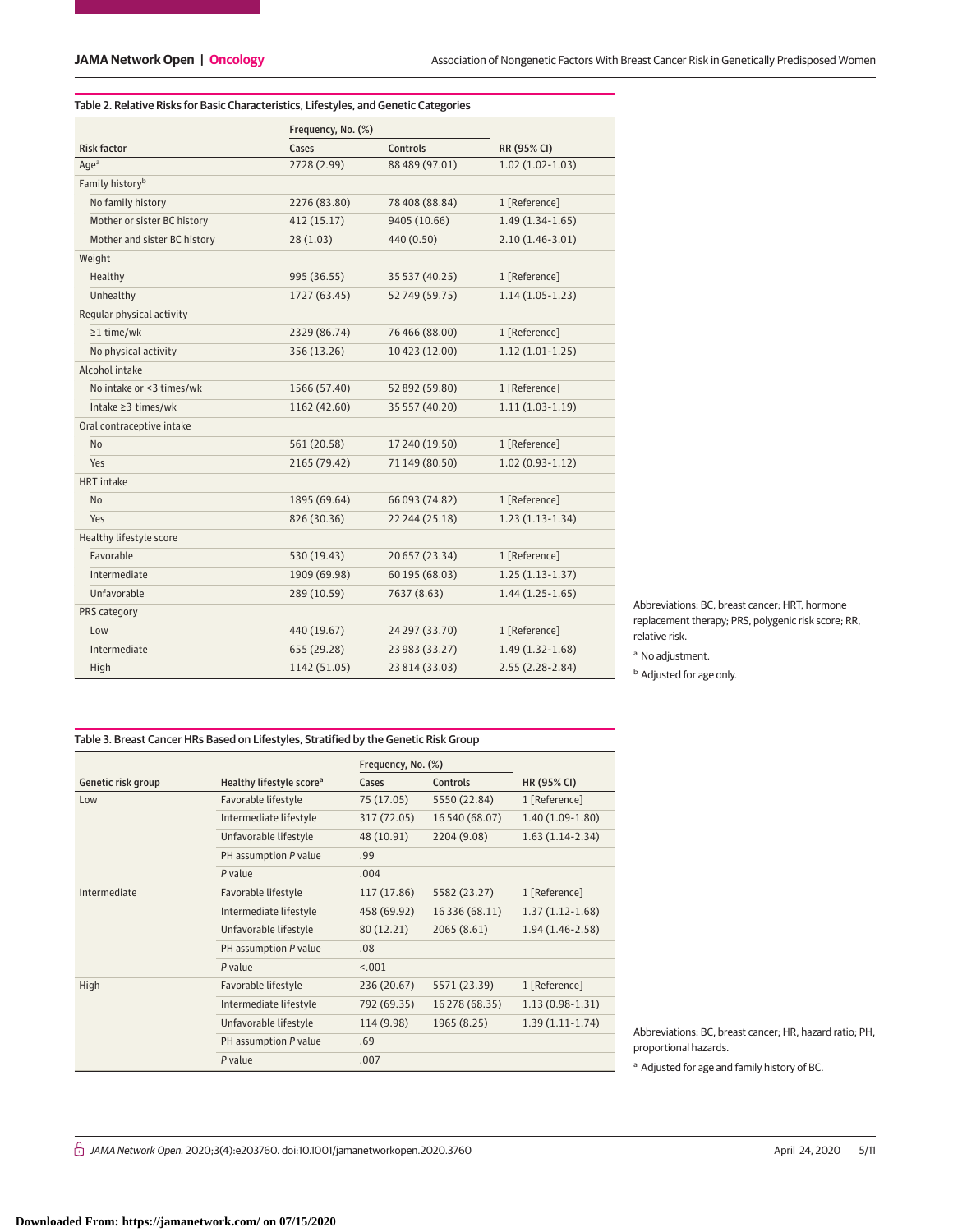associated with higher risk of BC compared with the favorable lifestyle (intermediate: RR, 1.25; 95% CI, 1.13-1.37; unfavorable: RR, 1.44; 95% CI, 1.25-1.65).

The mean standardized PRS of the cases was 26.26 (range, 21.63-29.40), which is higher than the mean standardized PRS of the control group (25.807; range, 21.119-29.941). This difference was examined using a t test, and a significant difference between the mean score was apparent between cases and controls ( $P < .001$ ). Moreover, the estimated HR for overall BC among postmenopausal women per unit of increased PRS was 1.55 (95% CI, 1.48-1.61). Analysis of the PRS tertile groups indicated a gradient of increased BC risk across tertiles (for second tertile vs first tertile, P < .001; for third tertile vs first tertile, P < .001). Women in the higher genetic risk group (3rd tertile) were at significantly higher risk of BC (RR, 2.55; 95% CI, 2.28-2.84) compared with women in the low genetic risk group after adjusting for age and family history. Similarly, women in the intermediate risk group showed a moderate increased risk (RR, 1.49; 95% CI, 1.32-1.68) compared with those in the low genetic risk group.

Results of estimated HRs for lifestyle and BC risk in each genetic risk group are presented in **Table 3**. The results of Cox proportional hazards regression model assumption testing in the low, intermediate, and high genetic risk groups suggested no statistically significant violation of Cox proportional hazards regression model assumption. In the low genetic risk group, significantly increased HRs were observed in both the unfavorable lifestyle (HR, 1.63; 95% CI, 1.13-2.34) and intermediate lifestyle (HR, 1.40; 95% CI, 1.09-1.80) groups compared with the favorable lifestyle group. In the intermediate genetic risk group, significantly increased HRs were shown in the unfavorable (HR, 1.94; 95% CI, 1.46-2.58) and intermediate (HR, 1.37; 95% CI, 1.12-1.68) lifestyle groups. In the higher genetic risk strata, a significant HR was observed in the unfavorable lifestyle group (HR, 1.39; 95% CI, 1.11-1.74) compared with favorable lifestyle. All of the above results suggest that, within the same genetic risk group, adhering to a less healthy lifestyle (intermediate and unfavorable lifestyle) is associated with an increased risk of BC. **Figure 1** shows a forest plot of HRs according to genetic risk group and lifestyle categories.

The results of the 10-year cumulative incidence rate of BC in all genetic risk groups suggest incremental rates of increase from favorable to intermediate to unfavorable (**Figure 2**) lifestyle. A favorable lifestyle had the lowest 10-year cumulative BC incidence rate across all genetic risk groups (low, 3%; intermediate, 5%; and high, 9%). Similar findings in the 10-year cumulative BC incidence rate were observed for an unfavorable lifestyle across the genetic risk groups (low, 5%; intermediate, 9%; and high, 12%).

#### Figure 1. Association of Breast Cancer With Lifestyle and Genetic Factors



The hazard ratio (HR) of each genetic group was stratified based on the favorable, intermediate, and unfavorable lifestyles, with favorable lifestyle as the reference group in the 3 genetic groups.

 $\stackrel{\frown}{\Box}$  JAMA Network Open. 2020;3(4):e203760. doi:10.1001/jamanetworkopen.2020.3760 (Reprinted) April 24, 2020 6/11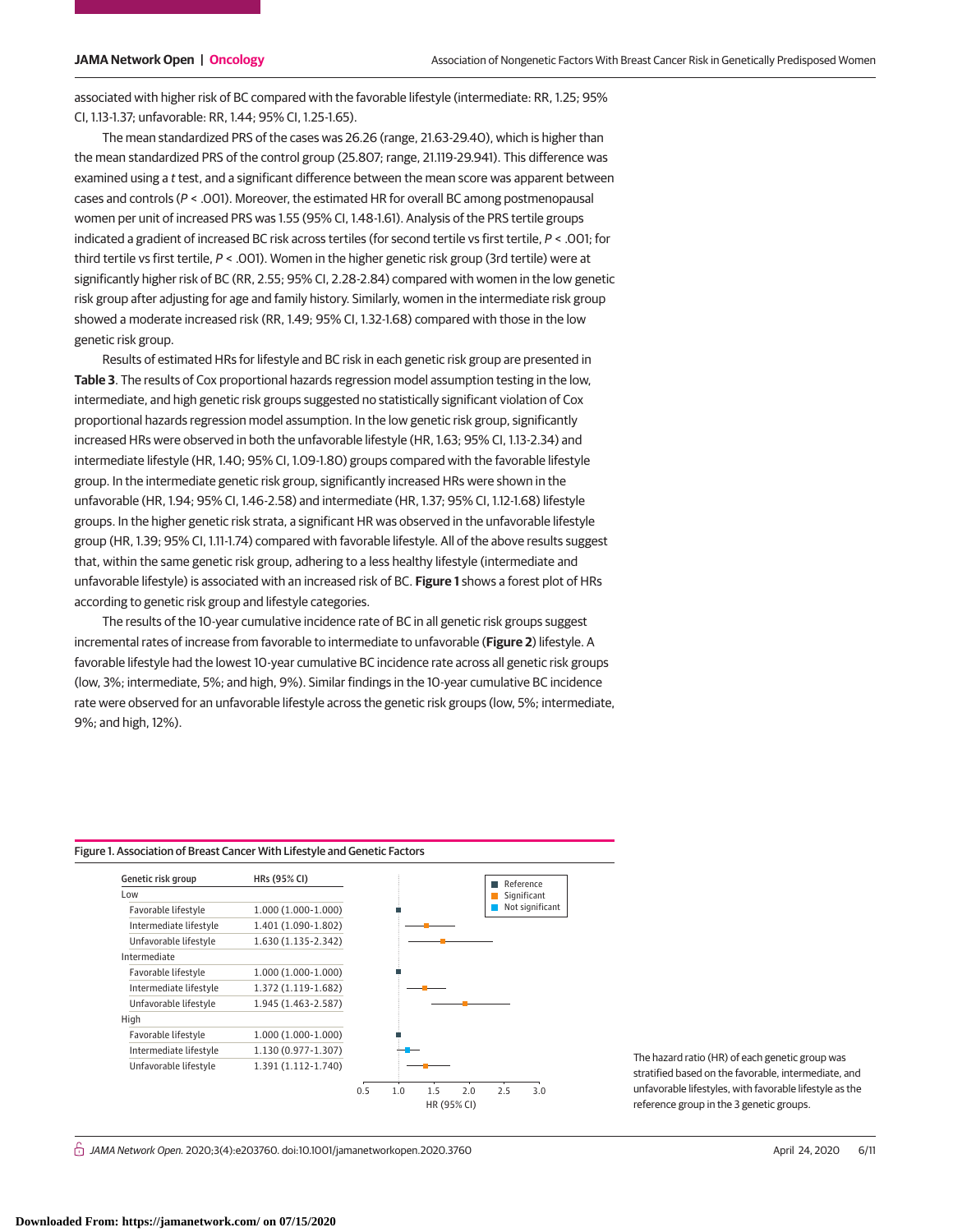#### **Discussion**

It has been estimated that BC could be prevented in 23% of patients in the UK.<sup>2</sup> Thus, it is important to understand the contribution of modifiable risk factors to BC and how they affect or add to the inherited genetic factors. This study therefore investigated the association between genetic and lifestyle factors with BC risk and tested the hypothesis that BC risk in postmenopausal women can be modified or reduced by improving lifestyle habits, even for the highest genetic risk group. We opted to investigate our hypothesis only in postmenopausal women because of the high proportion of BC incidence and prevalence in this group.<sup>15,23</sup> Furthermore, BC in premenopausal women is usually a more aggressive disease, likely caused by high penetrance genes,<sup>24-27</sup> resulting in a less-favorable prognosis.<sup>28</sup>

This study used genetic and lifestyle data generated by UK Biobank, a longitudinal study of the contribution of genetic, environmental, and lifestyle risk factors in disease. Participants were grouped by their level of polygenetic risk for BC using the SNV data available within the UK Biobank database. The 305 SNVs included in the PRS were mainly common variants with limited contribution to BC risk. Aggregated effect sizes of these SNVs were used to develop a standardized PRS.

Although many risk/protective factors contribute to BC development, $^{29}$  we selected 5 robust modifiable risk factors, recognized previously by Cancer Research UK as being associated with BC in white females.<sup>9,30-32</sup> The frequencies of these modifiable risk factors are high in women in the UK, and if they can be modified can potentially reduce BC incidence. The prevalence of these 5 modifiable risk factors in the UK Biobank female cohort were as follows: 63.4% exhibiting unhealthy weight in patients with BC vs 59.8% in controls, 13.3% of patients with BC having no regular exercise vs 12.0% of controls, 42.6% of patients with BC with regular alcohol intake vs 40.2% of controls, 79.4% of patients with BC who used oral contraceptives vs 80.5% of controls, and 30.4% of patients with BC who received HRT vs 25.2% of controls.

The findings from other large cohorts, including the Million Women Study and the Breast Cancer Association Consortium, have indicated that BC risk increase is associated with unhealthy weight, 9,12,33 no or limited exercise, <sup>12,13</sup> level of alcohol intake, <sup>12-14</sup> use of oral contraceptives, <sup>9,12</sup> and use of HRT.<sup>9-12,34</sup> The Cancer Research UK suggested that the relative contributions of these factors to BC development are 2% for HRT, 8% for obesity, 8% for alcohol intake, and less than 1% for use of oral contraceptives.<sup>2</sup> The results from our study are in keeping with the Cancer Research UK in that maintaining a healthy weight is associated with reduced BC risk by 13.9%, participating in regular exercise is associated with reduced BC risk by 12.2%, maintaining alcohol intake at less than 3 times a week is associated with reduced BC risk by 10.7%, and avoiding HRT use is associated with reduced BC risk by 22.9%. Our findings therefore support the selection of these modifiable lifestyle risk



Figure 2. Ten Year Cumulative Breast Cancer Incidence Rate of UK Biobank Postmenopausal Women, Classified According to Genetic and Lifestyle Factors

> The error bars represent the mean rate with the maximum and minimum incidence rate.

 $\stackrel{\frown}{\Box}$  JAMA Network Open. 2020;3(4):e203760. doi:10.1001/jamanetworkopen.2020.3760 (Reprinted) April 24, 2020 7/11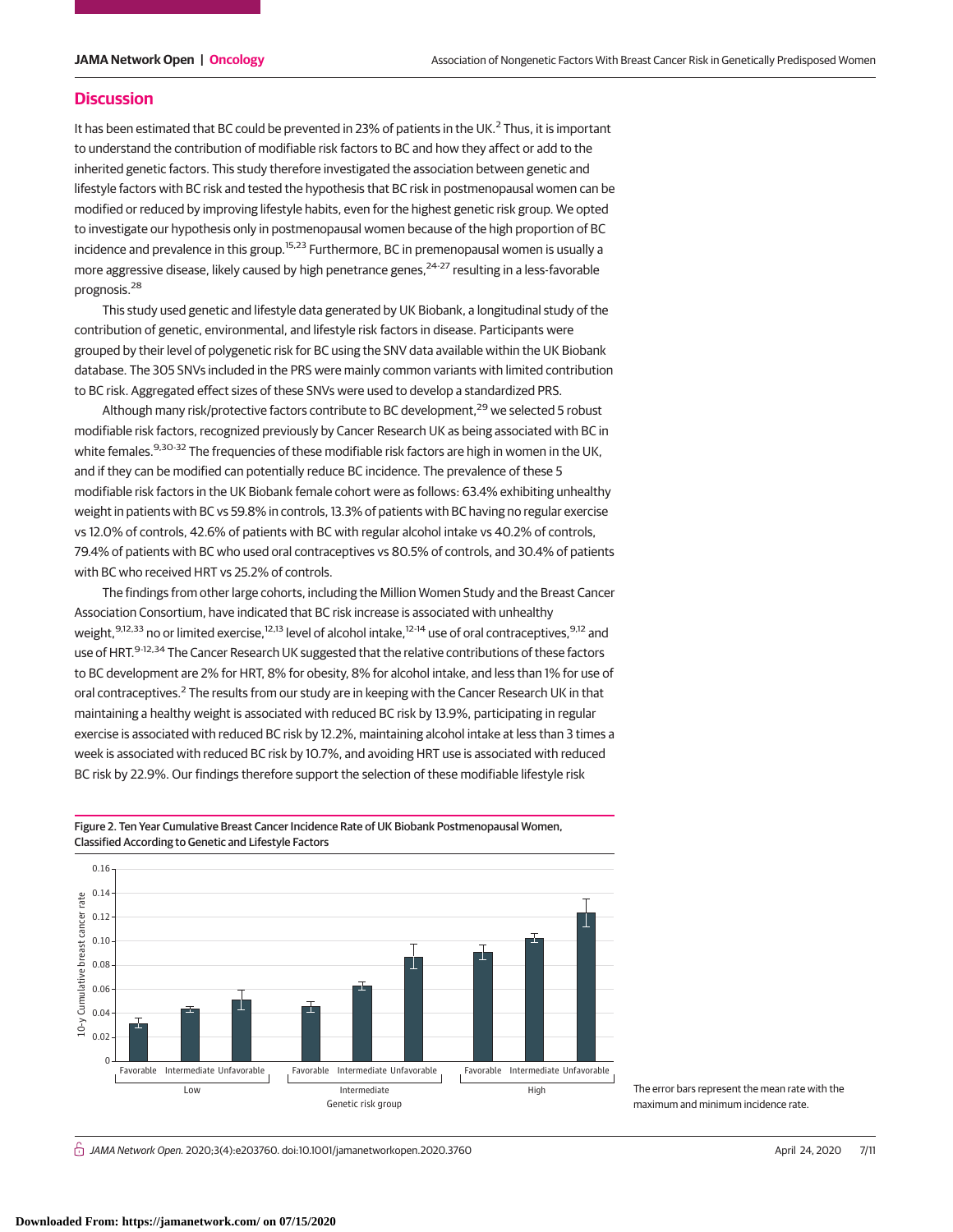factors for BC, with the exception of oral contraceptive use. Thus, further studies are needed to investigate whether there is a causal association between new risk factors and BC using, for example, a mendelian randomization approach.

Even though oral contraceptive use has been suggested previously to be associated with BC, this risk factor did not show any association in our study. Possible explanations for this observation could be that we did not take into account other related factors that could be associated with the results, including the type of oral contraceptive used.<sup>35</sup> the duration of use,<sup>36</sup> and age at the time when the drugs were stopped.<sup>37</sup> Furthermore, women who have had human chorionic gonadotropin injections as part of infertility or weight loss treatments showed a lower risk of BC.<sup>38</sup> All of these factors may have implications in BC risk. For example, if women stopped oral contraceptive use for more than 10 years before their enrollment in the UK Biobank study, their BC risk will be reduced or returned to the same risk of women who never used oral contraceptives.<sup>37</sup>

Exhibiting 2 or 3 of these healthy lifestyle factors (intermediate lifestyle) was associated with increased risk of BC by 24.5% compared with an increase of 43.6% in women who adhered to none or 1 of these factors (unfavorable lifestyle). Our findings suggest that women may be able to alter or reduce their risk of developing BC by following healthier lifestyles. While we did not set out to look for a formal interaction owing to limited study power, the results showed no significant interaction between lifestyles and genetic risk groups, and the 2 variables were considered as independent in the analysis. Further analysis demonstrated that a high PRS was associated with higher risk of BC. This level of increased risk is in line with other published findings.<sup>5</sup> The HRs derived from our analysis were generated by including only postmenopausal women. In contrast, the study by Mavaddat et al<sup>5</sup> reported HRs that were derived from both premenopausal and postmenopausal women.

The beneficial risk-reducing association of adhering to healthy lifestyles across all genetic risk stratification groups supports our hypothesis that BC risk reduction is seen regardless of the effect size of the PRS. We also found an association between 10-year cumulative BC incidence rate and both lifestyle and genetic factors when assessed together. This increase suggests that BC incidence may be reduced by following favorable lifestyles even in women with high genetic risk.

This study suggests that the lifestyle followed by women may contribute to reducing the incidence of BC in those who have an increased genetic predisposition for this condition. Similar approaches have been used to investigate complex risk factors associated with dementia<sup>17</sup> and coronary heart disease.<sup>16</sup> Both studies came to a conclusion similar to ours. In the dementia study, by adhering to favorable lifestyles (no current smoking, moderate alcohol intake, healthy diet, and regular exercise), the level of dementia was reduced. Similarly, in coronary artery disease, no smoking, no obesity, healthy diet, and regular exercise were associated with a reduction in the extent of coronary heart disease in participants, and this result was also observed in patients within the highest PRS group.

#### **Strengths and Limitations**

A strength of our study is that a large sample size was analyzed and the selection of participants was spread across the UK. Furthermore, the quality and comprehensive nature of the phenotypic exposures assessed by UK Biobank were robust and of high standards. Our use of a prospective study design allowed exposure assessment before BC development in the cohort. However, the study has some limitations. The PRS used was restricted to white women and therefore presents a limitation on its generalizability to a wider range of racial/ethnic groups. Additional validation of these PRSs in other populations is needed to further understand its utility in genetic risk stratification. Our analysis was restricted to postmenopausal women; therefore, these results cannot be applied to premenopausal women.

However, the benefits reported herein for healthy lifestyle factors may also be seen in younger women. In addition, our analysis did not investigate the various known pathologic-based subtypes of BC, including ER positive and negative, PR positive and negative, and ERBB2 (formerly HER2 or Her2/neu) positive and negative.

 $\bigcap$  JAMA Network Open. 2020;3(4):e203760. doi:10.1001/jamanetworkopen.2020.3760 (Reprinted) April 24, 2020 8/11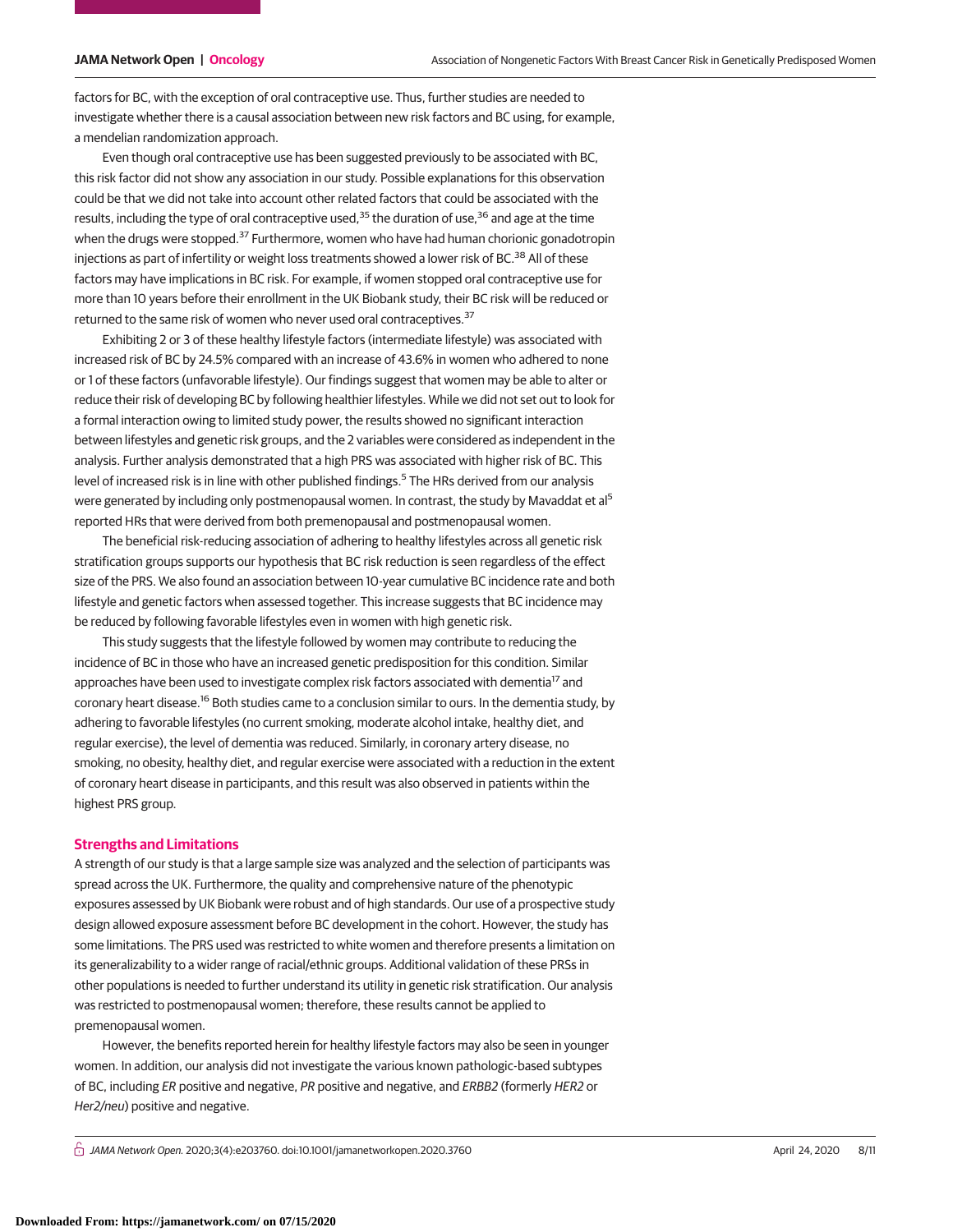### **Conclusions**

The results of this study suggest that promotion of healthy lifestyles through adequate levels of exercise, healthy weight, no or limited alcohol intake, and avoidance of hormonal replacement therapy should be encouraged to reduce the risk of BC. Following a healthy lifestyle appears to be associated with a reduced level of BC risk in all 3 genetic risk strata, further illustrating the importance of lifestyle factors in common diseases with a genetic predisposition, such as BC.

#### **ARTICLE INFORMATION**

**Accepted for Publication:** February 25, 2020.

**Published:** April 24, 2020. doi[:10.1001/jamanetworkopen.2020.3760](https://jama.jamanetwork.com/article.aspx?doi=10.1001/jamanetworkopen.2020.3760&utm_campaign=articlePDF%26utm_medium=articlePDFlink%26utm_source=articlePDF%26utm_content=jamanetworkopen.2020.3760)

**Open Access:** This is an open access article distributed under the terms of the [CC-BY License.](https://jamanetwork.com/journals/jamanetworkopen/pages/instructions-for-authors#SecOpenAccess/?utm_campaign=articlePDF%26utm_medium=articlePDFlink%26utm_source=articlePDF%26utm_content=jamanetworkopen.2020.3760) © 2020 Al Ajmi K et al. JAMA Network Open.

**Corresponding Author:** Kenneth R. Muir, PhD, Division of Population Health, Health Services Research and Primary Care, Faculty of Biology, Medicine and Health, Centre for Epidemiology, University of Manchester, Oxford Road, Manchester M13 9PL, United Kingdom [\(kenneth.muir@manchester.ac.uk\)](mailto:kenneth.muir@manchester.ac.uk).

**Author Affiliations:** Division of Population Health, Health Services Research and Primary Care, Faculty of Biology, Medicine and Health, Centre for Epidemiology, University of Manchester, Manchester, United Kingdom (Al Ajmi, Lophatananon, Ollier, Muir); Cathie Marsh Institute for Social Research, School of Social Sciences, Faculty of Humanities, University of Manchester, Manchester, United Kingdom (Mekli); School of Healthcare Science, Faculty of Science and Engineering, Manchester Metropolitan University, Manchester, United Kingdom (Ollier).

**Author Contributions:** Drs Muir and Lophatananon had full access to all of the data in the study and take responsibility for the integrity of the data and the accuracy of the data analysis.

Concept and design: Al Ajmi, Ollier, Muir.

Acquisition, analysis, or interpretation of data: Al Ajmi, Lophatananon, Mekli.

Drafting of the manuscript: Al Ajmi.

Critical revision of the manuscript for important intellectual content: All authors.

Statistical analysis: Al Ajmi, Lophatananon, Mekli.

Administrative, technical, or material support: Lophatananon.

Supervision: Lophatananon, Ollier, Muir.

**Conflict of Interest Disclosures:** None reported.

**Funding/Support:** Drs Lophatananon and Muir are supported by the National Institute for Health Research Manchester Biomedical Research Centre, Alan Turing Institute under Engineering and Physical Sciences Research Council grant EP/N510129/1, and Cancer Research UK Integrated Cancer Epidemiology Programme grant C18281/ A19169.

**Role of the Funder/Sponsor:** The funding organizations had no role in the design and conduct of the study; collection, management, analysis, and interpretation of the data; preparation, review, or approval of the manuscript; and decision to submit the manuscript for publication.

**Additional Information:** Continued longitudinal follow-up for capture of subsequent health events in patients enrolled between 2006 and 2010 is available at [https://www.ukbiobank.ac.uk/.](https://www.ukbiobank.ac.uk/)

**Additional Contributions:** We thank the UK Biobank staff and participants for these data.

#### **REFERENCES**

**1**. McPherson K, Steel CM, Dixon JM. ABC of breast diseases: breast cancer-epidemiology, risk factors, and genetics. BMJ. 2000;321(7261):624-628. doi[:10.1136/bmj.321.7261.624](https://dx.doi.org/10.1136/bmj.321.7261.624)

**2**. Cancer Research UK. Breast cancer statistics. Accessed April 5, 2019. [https://www.cancerresearchuk.org/health](https://www.cancerresearchuk.org/health-professional/cancer-statistics/statistics-by-cancer-type/breast-cancer#heading-Four)[professional/cancer-statistics/statistics-by-cancer-type/breast-cancer#heading-Four](https://www.cancerresearchuk.org/health-professional/cancer-statistics/statistics-by-cancer-type/breast-cancer#heading-Four)

**3**. Nathanson KL, Wooster R, Weber BL. Breast cancer genetics: what we know and what we need. Nat Med. 2001;7(5):552-556. doi[:10.1038/87876](https://dx.doi.org/10.1038/87876)

**4**. Venkitaraman AR. Cancer susceptibility and the functions of BRCA1 and BRCA2. Cell. 2002;108(2):171-182. doi: [10.1016/S0092-8674\(02\)00615-3](https://dx.doi.org/10.1016/S0092-8674(02)00615-3)

 $\bigcap$  JAMA Network Open. 2020;3(4):e203760. doi:10.1001/jamanetworkopen.2020.3760 (April 24, 2020 9/11 - April 24, 2020 9/11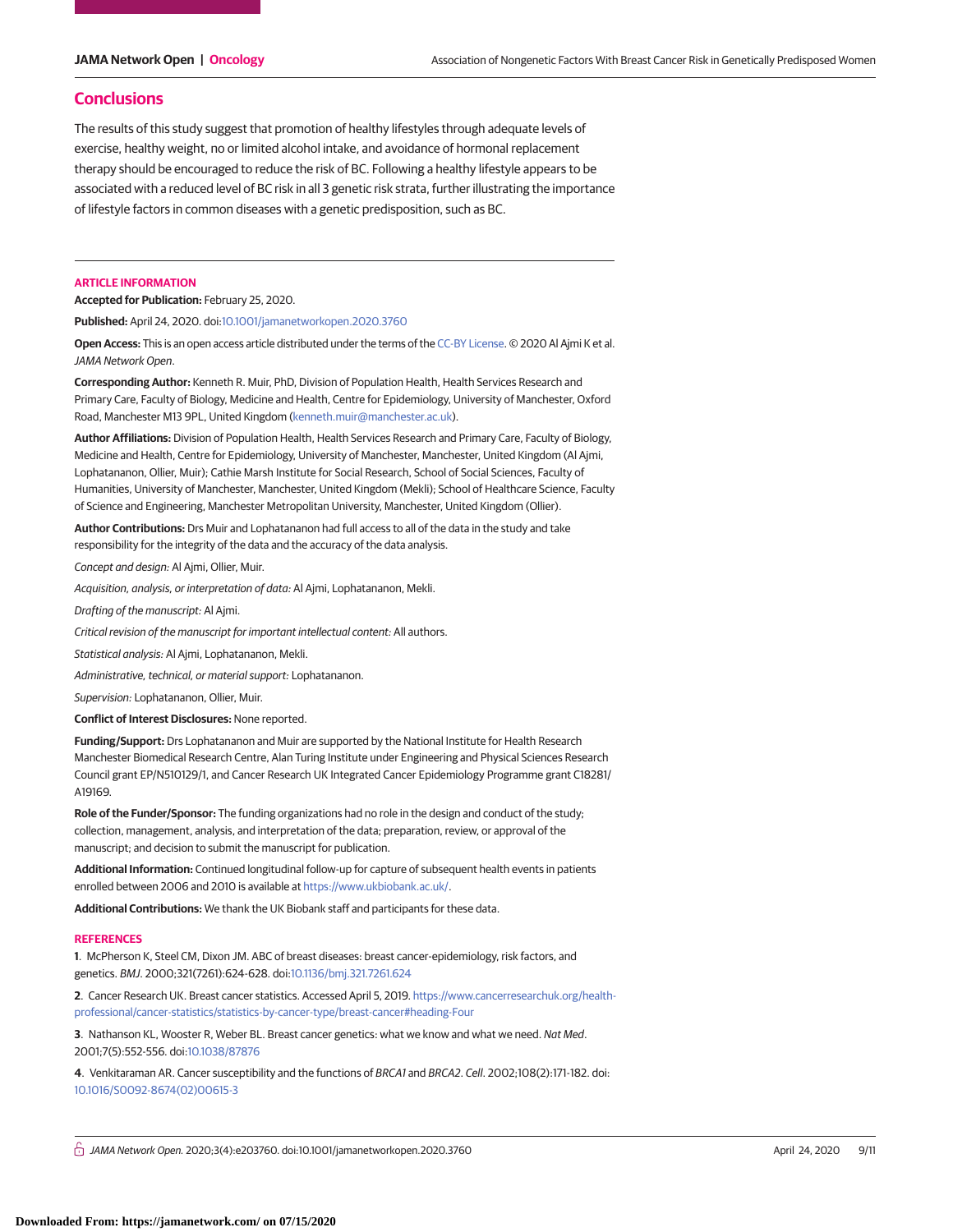**5**. Mavaddat N, Michailidou K, Dennis J, et al; ABCTB Investigators; kConFab/AOCS Investigators; NBCS Collaborators. Polygenic risk scores for prediction of breast cancer and breast cancer subtypes. Am J Hum Genet. 2019;104(1):21-34. doi[:10.1016/j.ajhg.2018.11.002](https://dx.doi.org/10.1016/j.ajhg.2018.11.002)

**6**. Pashayan N, Duffy SW, Chowdhury S, et al. Polygenic susceptibility to prostate and breast cancer: implications for personalised screening. Br J Cancer. 2011;104(10):1656-1663. doi[:10.1038/bjc.2011.118](https://dx.doi.org/10.1038/bjc.2011.118)

**7**. Pharoah PDP, Antoniou A, Bobrow M, Zimmern RL, Easton DF, Ponder BA. Polygenic susceptibility to breast cancer and implications for prevention. Nat Genet. 2002;31(1):33-36. doi[:10.1038/ng853](https://dx.doi.org/10.1038/ng853)

**8**. Mavaddat N, Pharoah PD, Michailidou K, et al. Prediction of breast cancer risk based on profiling with common genetic variants.J Natl Cancer Inst. 2015;107(5):djv036. doi[:10.1093/jnci/djv036](https://dx.doi.org/10.1093/jnci/djv036)

**9**. Al-Ajmi K, Lophatananon A, Ollier W, Muir KR. Risk of breast cancer in the UK Biobank female cohort and its relationship to anthropometric and reproductive factors. PLoS One. 2018;13(7):e0201097. doi[:10.1371/journal.](https://dx.doi.org/10.1371/journal.pone.0201097) [pone.0201097](https://dx.doi.org/10.1371/journal.pone.0201097)

**10**. Beral V; Million Women Study Collaborators. Breast cancer and hormone-replacement therapy in the Million Women Study. Lancet. 2003;362(9382):419-427. doi[:10.1016/S0140-6736\(03\)14065-2](https://dx.doi.org/10.1016/S0140-6736(03)14065-2)

**11**. Beral V, Reeves G, Bull D, Green J; Million Women Study Collaborators. Breast cancer risk in relation to the interval between menopause and starting hormone therapy.J Natl Cancer Inst. 2011;103(4):296-305. doi[:10.1093/](https://dx.doi.org/10.1093/jnci/djq527) [jnci/djq527](https://dx.doi.org/10.1093/jnci/djq527)

**12**. Colditz GA, Atwood KA, Emmons K, et al. Harvard report on cancer prevention volume 4: Harvard Cancer Risk Index, Risk Index Working Group, Harvard Center for Cancer Prevention. Cancer Causes Control. 2000;11(6): 477-488. doi[:10.1023/A:1008984432272](https://dx.doi.org/10.1023/A:1008984432272)

**13**. Elwood PC, Whitmarsh A, Gallacher J, et al. Healthy living and cancer: evidence from UK Biobank. Ecancermedicalscience. 2018;12:792. doi[:10.3332/ecancer.2018.792](https://dx.doi.org/10.3332/ecancer.2018.792)

**14**. Hamajima N, Hirose K, Tajima K, et al; Collaborative Group on Hormonal Factors in Breast Cancer. Alcohol, tobacco and breast cancer—collaborative reanalysis of individual data from 53 epidemiological studies, including 58,515 women with breast cancer and 95,067 women without the disease. Br J Cancer. 2002;87(11):1234-1245. doi[:10.1038/sj.bjc.6600596](https://dx.doi.org/10.1038/sj.bjc.6600596)

**15**. Cancer Research UK. Risk factors 2017. Accessed March 26, 2020. [https://www.cancerresearchuk.org/health](https://www.cancerresearchuk.org/health-professional/cancer-statistics/statistics-by-cancer-type/breast-cancer/risk-factors)[professional/cancer-statistics/statistics-by-cancer-type/breast-cancer/risk-factors](https://www.cancerresearchuk.org/health-professional/cancer-statistics/statistics-by-cancer-type/breast-cancer/risk-factors)

**16**. Khera AV, Emdin CA, Drake I, et al. Genetic risk, adherence to a healthy lifestyle, and coronary disease. N Engl J Med. 2016;375(24):2349-2358. doi[:10.1056/NEJMoa1605086](https://dx.doi.org/10.1056/NEJMoa1605086)

**17**. Lourida I, Hannon E, Littlejohns TJ, et al. Association of lifestyle and genetic risk with incidence of dementia. JAMA. 2019;322(5):430-437. doi[:10.1001/jama.2019.9879](https://jama.jamanetwork.com/article.aspx?doi=10.1001/jama.2019.9879&utm_campaign=articlePDF%26utm_medium=articlePDFlink%26utm_source=articlePDF%26utm_content=jamanetworkopen.2020.3760)

**18**. Bycroft C, Freeman C, Petkova D, et al Genome-wide genetic data on ~500,000 UK Biobank participants. Preprint. Posted online July 20, 2017. bioRxiv 166298. doi[:10.1101/166298](https://dx.doi.org/10.1101/166298)

**19**. Chang C. PLINK 1.90 beta. Updated 2019. Accessed June 28, 2019. <https://www.cog-genomics.org/plink2>

**20**. Stata.com. Ltable—life tables for survival data. Accessed May 5, 2019. [https://www.stata.com/manuals13/](https://www.stata.com/manuals13/stltable.pdf) [stltable.pdf](https://www.stata.com/manuals13/stltable.pdf)

**21**. Microsoft. Microsoft Excel. Accessed July 24, 2019. <https://products.office.com/en-gb/excel>

**22**. StataCorp LLC. Stata/MP. Accessed November 1, 2018. <https://www.stata.com/statamp/>

**23**. Dartois L, Fagherazzi G, Baglietto L, et al. Proportion of premenopausal and postmenopausal breast cancers attributable to known risk factors: estimates from the E3N-EPIC cohort. Int J Cancer. 2016;138(10):2415-2427. doi: [10.1002/ijc.29987](https://dx.doi.org/10.1002/ijc.29987)

**24**. Haffty BG, Harrold E, Khan AJ, et al. Outcome of conservatively managed early-onset breast cancer by BRCA1/2 status. Lancet. 2002;359(9316):1471-1477. doi[:10.1016/S0140-6736\(02\)08434-9](https://dx.doi.org/10.1016/S0140-6736(02)08434-9)

**25**. de la Rochefordière A, Asselain B, Campana F, et al. Age as prognostic factor in premenopausal breast carcinoma. Lancet. 1993;341(8852):1039-1043. doi[:10.1016/0140-6736\(93\)92407-K](https://dx.doi.org/10.1016/0140-6736(93)92407-K)

**26**. Walker RA, Lees E, Webb MB, Dearing SJ. Breast carcinomas occurring in young women (< 35 years) are different. Br J Cancer. 1996;74(11):1796-1800. doi[:10.1038/bjc.1996.632](https://dx.doi.org/10.1038/bjc.1996.632)

**27**. Mavaddat N, Antoniou AC, Easton DF, Garcia-Closas M. Genetic susceptibility to breast cancer. Mol Oncol. 2010;4(3):174-191. doi[:10.1016/j.molonc.2010.04.011](https://dx.doi.org/10.1016/j.molonc.2010.04.011)

**28**. Lewis DR, Seibel NL, Smith AW, Stedman MR. Adolescent and young adult cancer survival.J Natl Cancer Inst Monogr. 2014;2014(49):228-235. doi[:10.1093/jncimonographs/lgu019](https://dx.doi.org/10.1093/jncimonographs/lgu019)

**29**. Al-Ajmi K, Lophatananon A, Yuille M, Ollier W, Muir KR. Review of non-clinical risk models to aid prevention of breast cancer. Cancer Causes Control. 2018;29(10):967-986. doi[:10.1007/s10552-018-1072-6](https://dx.doi.org/10.1007/s10552-018-1072-6)

 $\bigcap$  JAMA Network Open. 2020;3(4):e203760. doi:10.1001/jamanetworkopen.2020.3760 (April 24, 2020 10/11